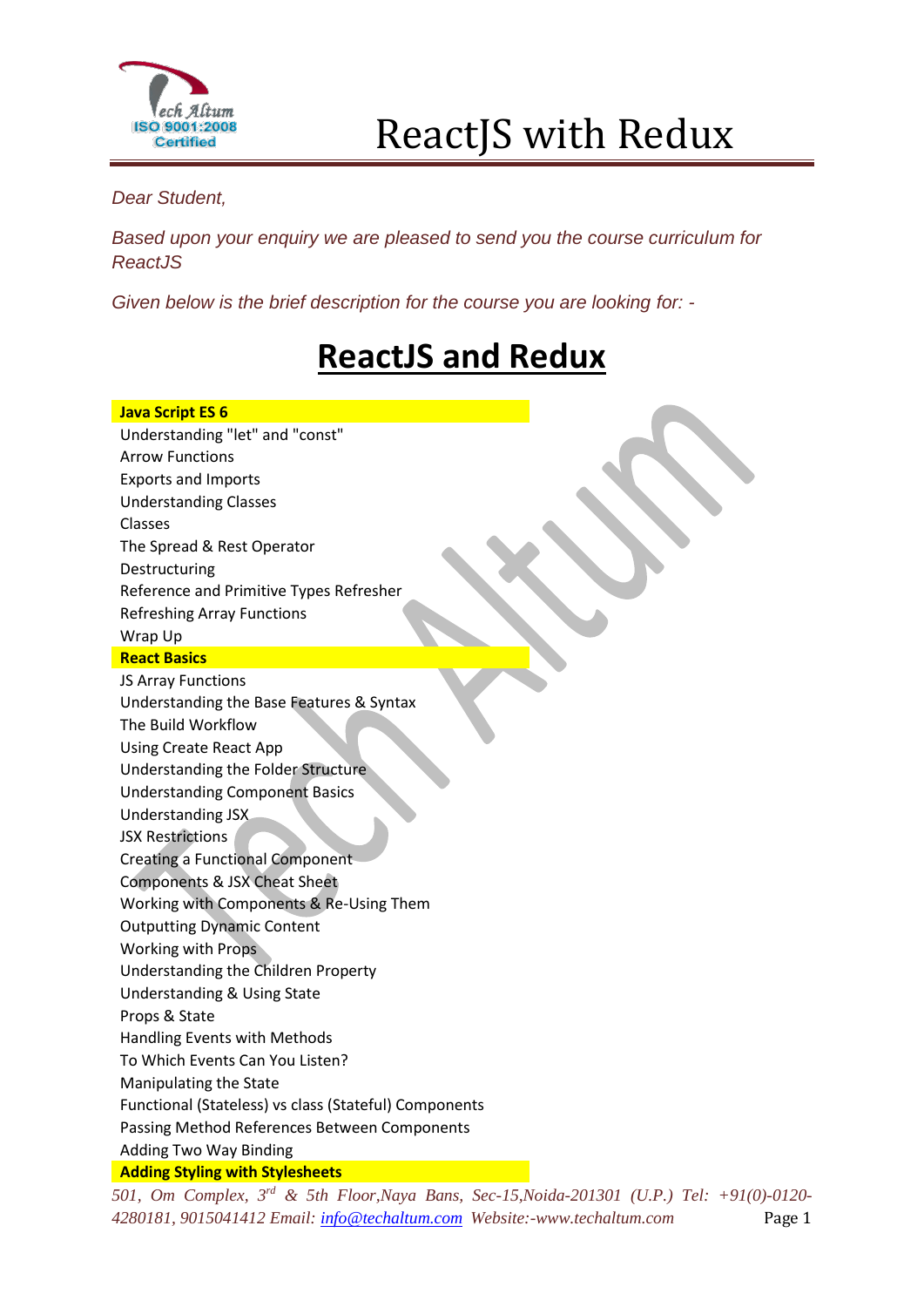

Working with Inline Styles Working with Lists and Conditionals Rendering Content Conditionally Handling Dynamic Content "The JavaScript Way" Outputting Lists (Intro) Outputting Lists Lists & State Updating State Immutably Lists & Keys Flexible Lists Styling React Components & Elements Outlining the Problem Set Setting Styles Dynamically Setting Class Names Dynamically Adding and Using Radium Using Radium for Media Queries Enabling & Using CSS Modules More on CSS Modules Adding Pseudo Selectors Working with Media Queries **React Debugging** Debugging React Apps Understanding Error Messages Finding Logical Errors by using Dev Tools & Sourcemaps Working with the React Developer Tools Using Error Boundaries (React +) Diving Deeper into Components & React Internals **Components** Splitting an App Into Components Comparing Stateless and Stateful Components Understanding the Component Lifecycle Converting Stateless to Stateful Components Component Creation Lifecycle in Action componentWillUnmount() Component Updating Lifecycle Hooks Component Updating Lifecycle in Action Updating Lifecycle Hooks (Triggered by State Changes) Performance Gains with PureComponents How React Updates the App & Component Tree Understanding React's DOM Updating Strategy Windows Users Must Read - File Downloads Returning Adjacent Elements (React +) React . Feature Fragments **Understanding Higher Order Components (HOCs)** 

*501, Om Complex, 3 rd & 5th Floor,Naya Bans, Sec-15,Noida-201301 (U.P.) Tel: +91(0)-0120- 4280181, 9015041412 Email: [info@techaltum.com](mailto:info@techaltum.com) Website:-www.techaltum.com* Page 2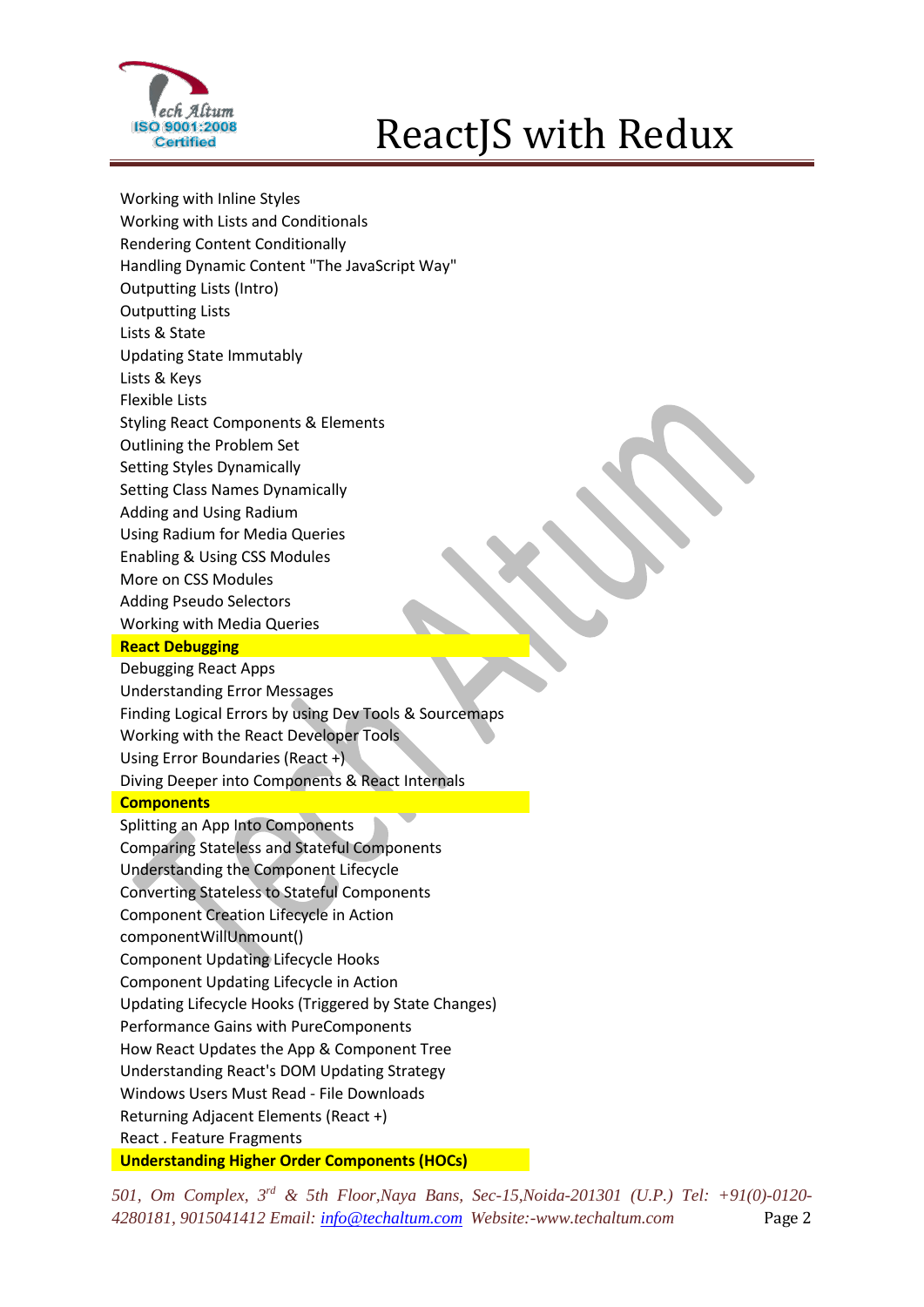

A Different Approach to HOCs Passing Unknown Props Using setState Correctly Validating Props Available PropTypes Using References ("ref") More on the React ref API (.) The Context API (React .) More on the Context API (.) Updated Lifecycle Hooks (React .) The "memo" Method (.) A Real App (Basic Version) Planning an App in React - Core Steps Planning our App - Layout and Component Tree Planning the State Setting up the Project Creating a Layout Component **Starting Implementation of The App** Adding a Dynamic Ingredient Component Adding Prop Type Validation Starting the Burger Component Outputting Burger Ingredients Dynamically Calculating the Ingredient Sum Dynamically Adding the Build Control Component Outputting Multiple Build Controls Connecting State to Build Controls Removing Ingredients Safely Displaying and Updating the Burger Price Adding the Order Button Creating the Order Summary Modal Showing & Hiding the Modal (with Animation!) Implementing the Backdrop Component Adding a Custom Button Component Implementing the Button Component Adding the Price to the Order Summary Adding a Toolbar Adding Reusable Navigation Items Creating a Responsive Sidedrawer Working on Responsive Adjustments More about Responsive Adjustments Reusing the Backdrop Adding a Sidedrawer Toggle Button Adding an Icon **Improving the App - Introduction** 

*501, Om Complex, 3 rd & 5th Floor,Naya Bans, Sec-15,Noida-201301 (U.P.) Tel: +91(0)-0120- 4280181, 9015041412 Email: [info@techaltum.com](mailto:info@techaltum.com) Website:-www.techaltum.com* Page 3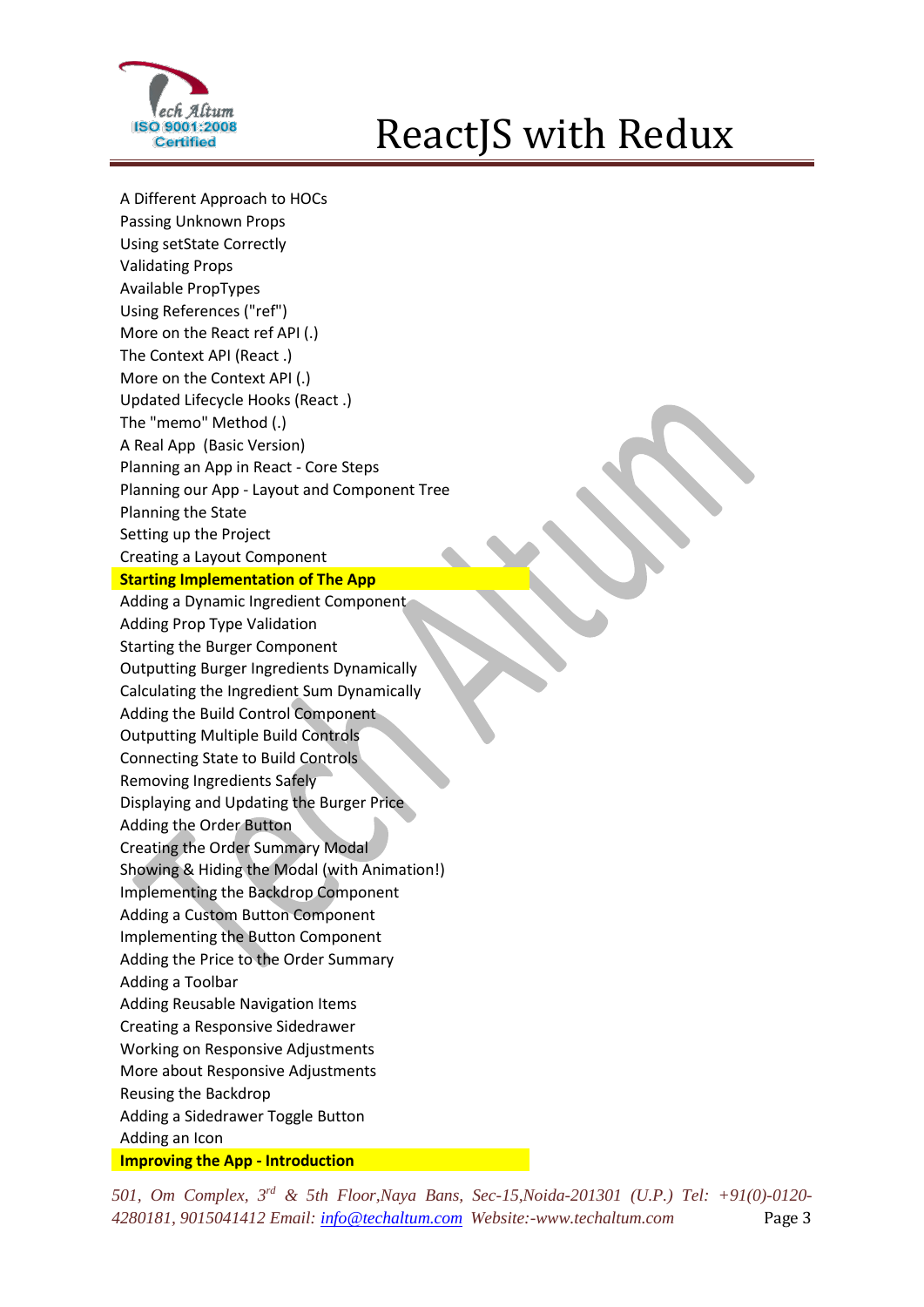

Prop Type Validation Improving Performance Using Component Lifecycle Methods Changing the Folder Structure **Reaching out to the Web (Http / Ajax)** Understanding Http Requests in React Understanding our Project and Introducing Axios Creating a Http Request to GET Data Rendering Fetched Data to the Screen Transforming Data Making a Post Selectable Fetching Data on Update (without Creating Infinite Loops) POSTing Data to the Server Sending a DELETE Request Fixing a Bug Handling Errors Locally Adding Interceptors to Execute Code Globally Removing Interceptors Setting a Default Global Configuration for Axios Creating and Using Axios Instances Burger Builder Project Accessing a Server Firebase & The Right Database Creating the Firebase Project Creating the Axios Instance Sending a POST Request Displaying a Spinner while Sending a Request Handling Errors Retrieving Data from the Backend Removing Old Interceptors **Multi-Page-Feeling in a Single-Page-App Routing** Routing and SPAs Setting Up Links Setting Up the Router Package react-router vs react-router-dom Preparing the Project For Routing Setting Up and Rendering Routes Rendering Components for Routes Switching Between Pages Using Links to Switch Pages Using Routing-Related Props The "withRouter" HOC & Route Props Absolute vs Relative Paths Absolute vs Relative Paths (Article)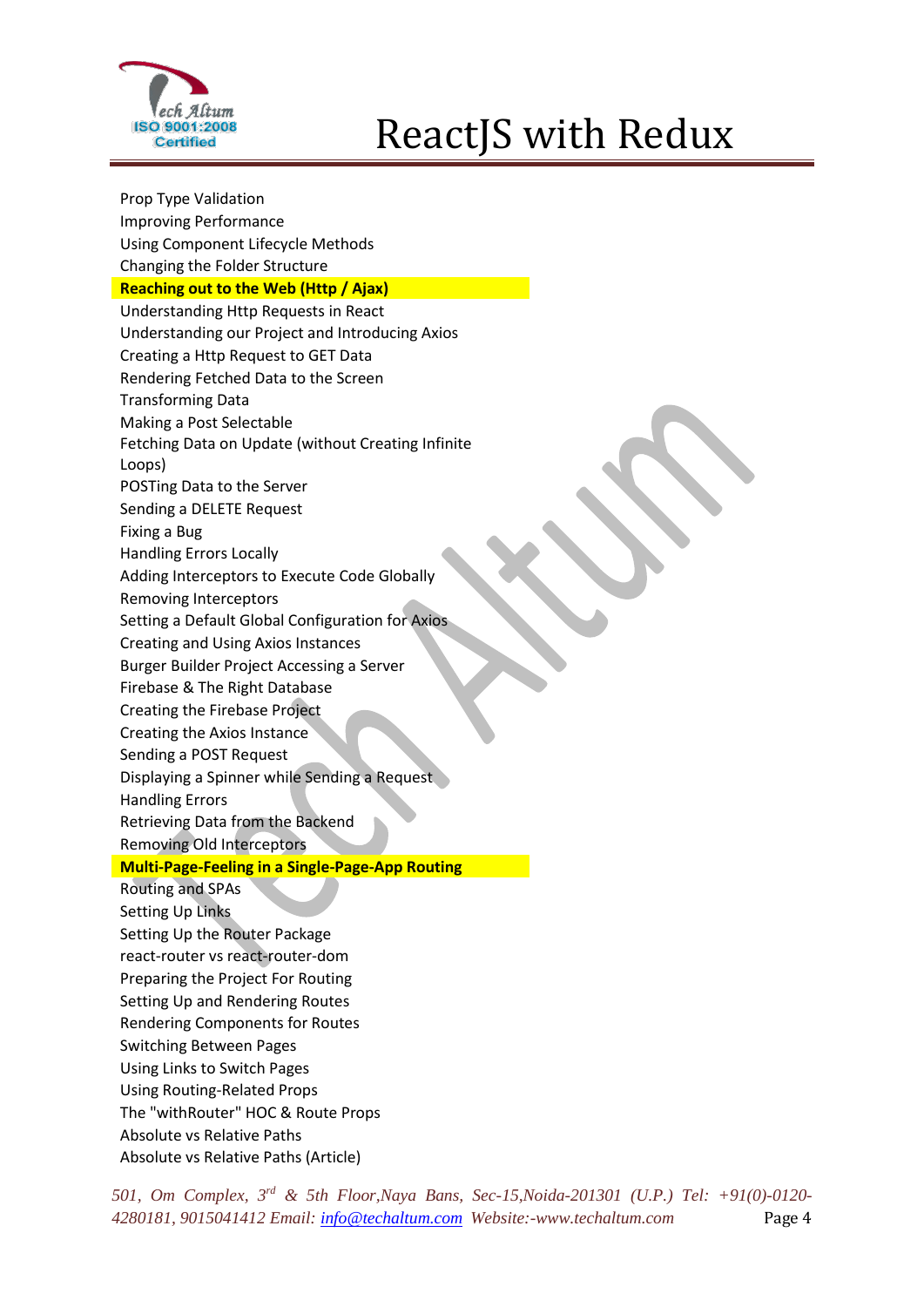

Styling the Active Route Passing Route Parameters Extracting Route Parameters Parsing Query Parameters & the Fragment Using Switch to Load a Single Route Navigating Programmatically Additional Information Regarding Active Links Understanding Nested Routes Creating Dynamic Nested Routes Redirecting Requests Conditional Redirects Using the History Prop to Redirect (Replace) Working with Guards Handling the Case (Unknown Routes) Loading Routes Lazily Lazy Loading with React Suspense (.) Routing and Server Deployment Time to Practice - Routing question Adding Routing to our Burger Project Building the Checkout Container Setting Up Routing & Routes Navigating to the Checkout Page Navigating Back & To Next Page Passing Ingredients via Query Params Navigating to the Contact Data Component Order Submission & Passing Data Between Pages Adding an Orders Page Implementing Navigation Links Fetching Orders Outputting the Orders Forms and Form Validation Analyzing the App Creating a Custom Dynamic Input Component Setting Up a JS Config for the Form Dynamically Create Inputs based on JS Config Adding a Dropdown Component Handling User Input Handling Form Submission Adding Custom Form Validation Fixing a Common Validation Gotcha Adding Validation Feedback Improving Visual Feedback Showing Error Messages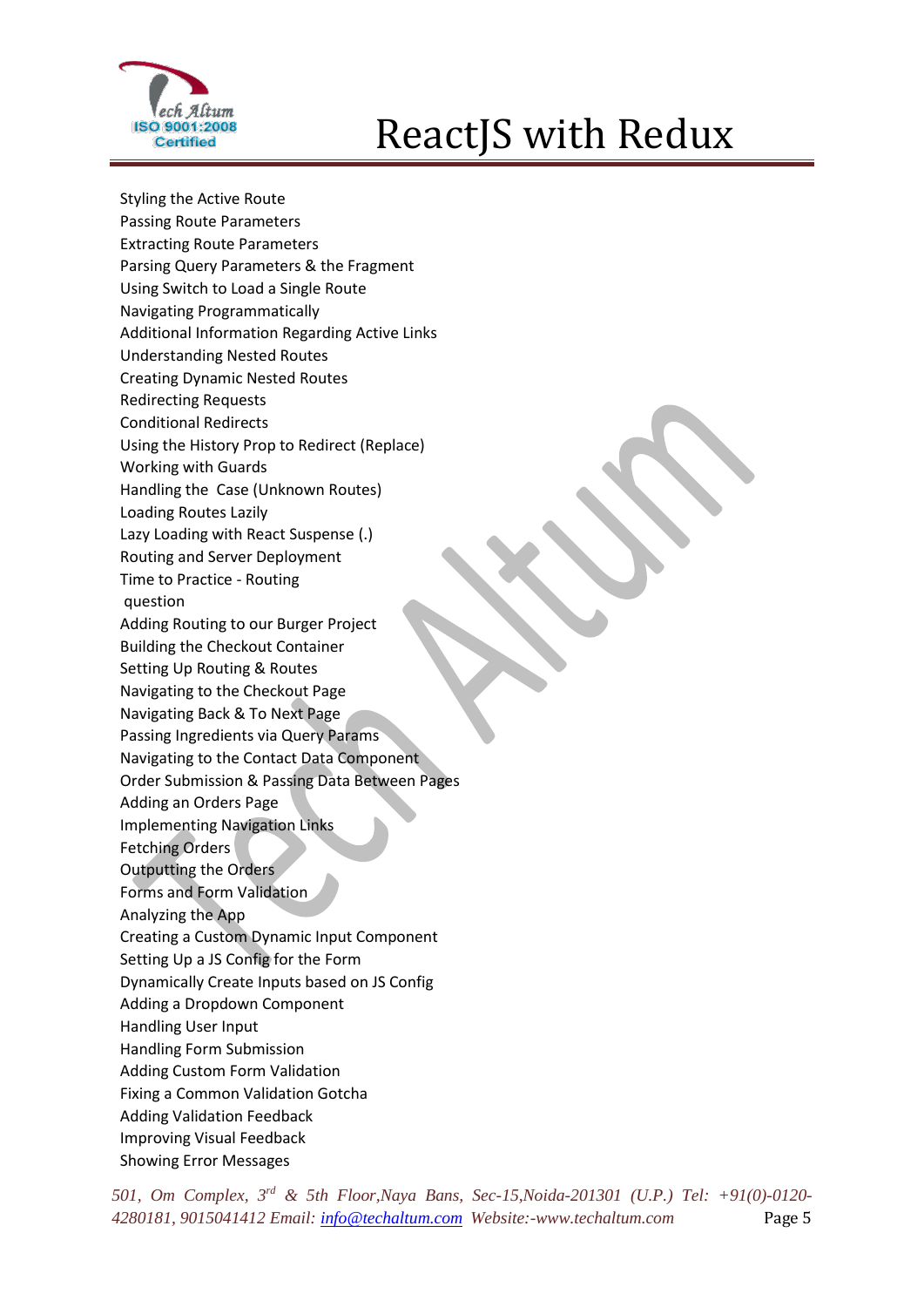

Handling Overall Form Validity Working on an Error

#### **Redux**

Understanding State The Complexity of Managing State Understanding the Redux Flow Setting Up Reducer and Store Dispatching Actions Adding Subscriptions Connecting React to Redux Connecting the Store to React Dispatching Actions from within the Component Time to Practice - Dispatching Actions Passing and Retrieving Data with Action Switch-Case in the Reducer Updating Arrays Immutably Immutable Update Patterns Outsourcing Action Types Combining Multiple Reducers Understanding State Types **Time to Practice - Redux Basics**  Combining Local UI State and Redux Adding Redux to our Project Installing Redux and React Redux Basic Redux Setup Finishing the Reducer for Ingredients Connecting the Burger Builder Container to our Store Working on the Total Price Calculation Redux & UI State Adjusting Checkout and Contact Data Redux Advanced Adding Middleware Using the Redux Devtools **Executing Asynchronous Code - Introduction**  Introducing Action Creators Action Creators & Async Code Handling Asynchronous Code Restructuring Actions Using Action Creators and Get State Using Utility Functions A Leaner Switch Case Statement Installing the Redux Devtools Redirect to Improve UX Combining Reducers